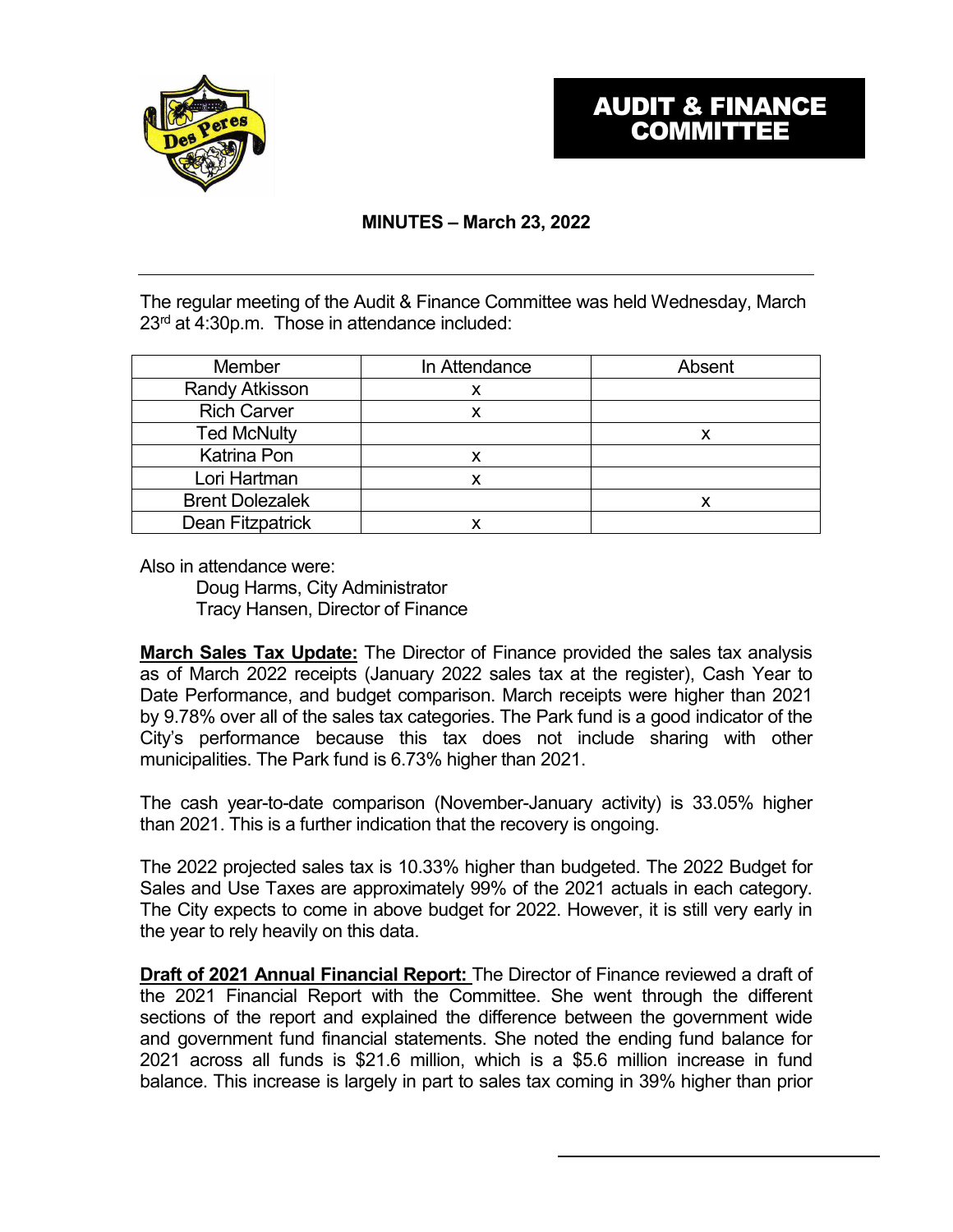year and grants the City received. All departments were also under budget in expenditures.

She stated she would send the draft to Committee members after the meeting for review and welcomed any feedback on the report. The Director of Finance expects to present the 2021 financial information to the Board of Aldermen and the Audit and Finance Committee in April.

**City Buildings Repair/Remodel Project:** The Director of Finance distributed meeting minutes from a Board of Aldermen work session, an internal memo and a resolution being presented at Monday's Board of Aldermen meeting. Mr. Harms gave background of the initial City Hall renovation that was cancelled due to COVID. He stated the Board of Aldermen wanted to look at all public buildings to determine necessary repairs and future needs of each building. The City will contract with Navigate Building Solutions to represent the City in finding an architect and managing the design of the buildings.

Mr. Fitzpatrick asked Committee members if they as residents were opposed to building a new City Hall if it was determined to be less expensive than renovating the existing building. Mr. Harms stated that the City of Ballwin and Creve Coeur have both recently built new buildings, rather than renovate existing ones. Mr. Harms stated that the City will have to discuss options with Bound Counsel and Architects and a final decision may not be reached for 3 months.

Mr. Carver asked if the City has received a preliminary estimate on a new building. Mr. Harms stated the City has not, but that will be part of the evaluation by Navigate Building Solutions. The project is still in the early phase of determining what will be done and how it will be paid for.

The Director of Finance explained the resolution on Monday's Board of Aldermen meeting agenda is to allow the City to reimburse itself from bond proceeds for expenditures related to the project that occur prior to issuing bonds. This resolution would be void if the City didn't end up issuing bonds for the project.

**Other items discussed:** Mr. Atkisson asked how much revenue the City receives from banks in the City. Mr. Harms stated they pay a business license based on the square footage of their location. Mr. Fitzpatrick noted that additional banks cannot be turned away without changing the code to not allow any future banks in Des Peres.

Mr. Fitzpatrick left the meeting at 5:26pm.

A brief discussion commenced regarding utility taxes and a hair salon in Des Peres applying for a liquor license.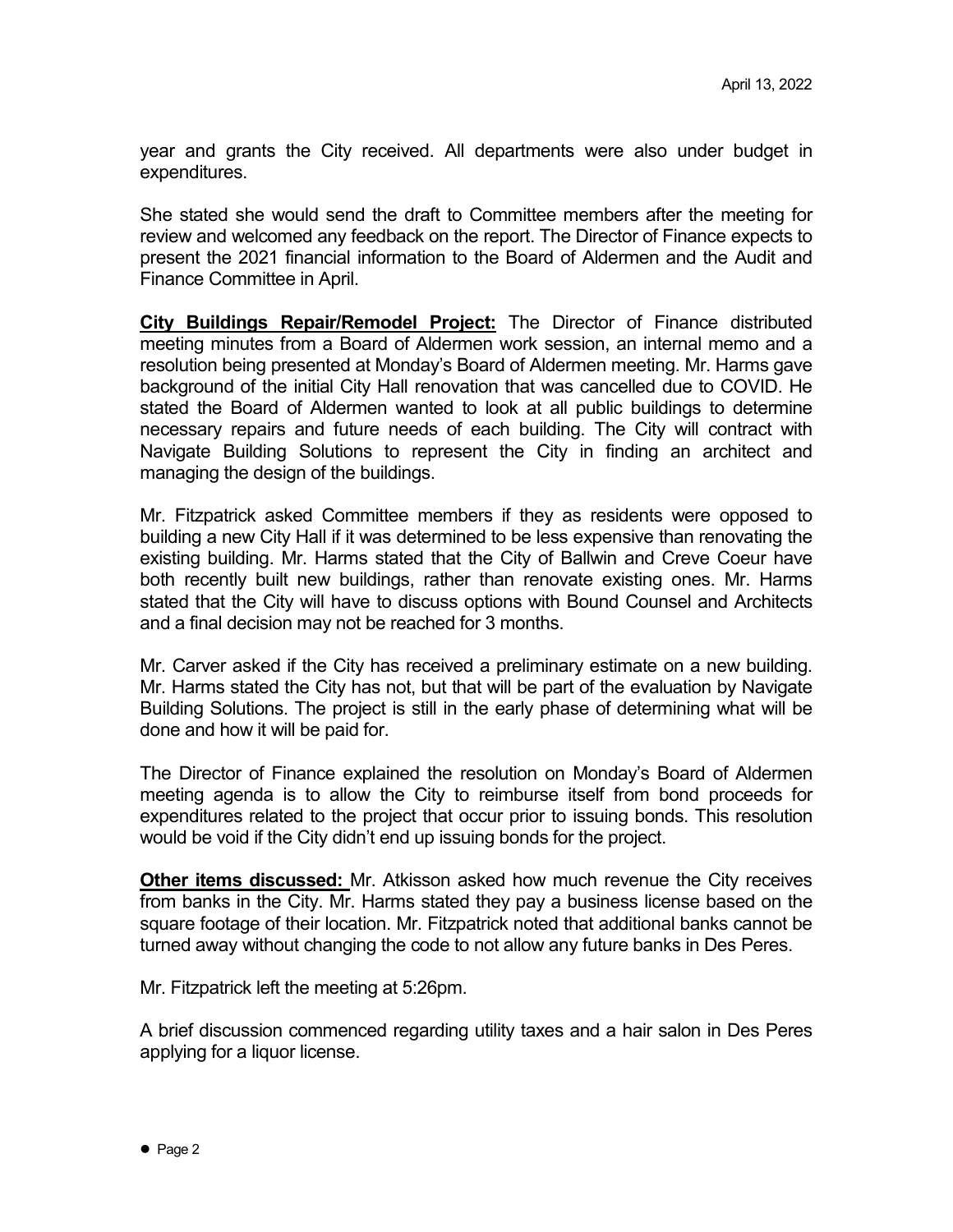Mr. Atkisson asked about the status of the cannabis dispensary. Mr. Harms stated because medical marijuana is legal, the City cannot deny them from opening and can only impose restrictions. One of the restrictions is that it cannot be close to a school, which the City doesn't believe the proposed location is. Mathseium, which is next door to the proposed location, is suing the City because they feel they qualify as a school.

Ms. Hartman asked if the City thought Ameren would donate parts of the Janssen Horse Farm to the City. Mr. Harms stated that Ameren has not yet closed on the property, but have not heard from Ameren if they plan to donate or want to sell a portion of the land.

Ms. Pon left the meeting at 5:38pm.

**Adjournment:** The committee adjourned at 5:40 pm.

**Next Meeting Date:** The next meeting will be held on Wednesday, April 27<sup>th</sup> at 4:30pm via Zoom.

Respectfully Submitted, Julie Lancaster Accounting Supervisor

#### **AUDIT AND FINANCE COMMITTEE**